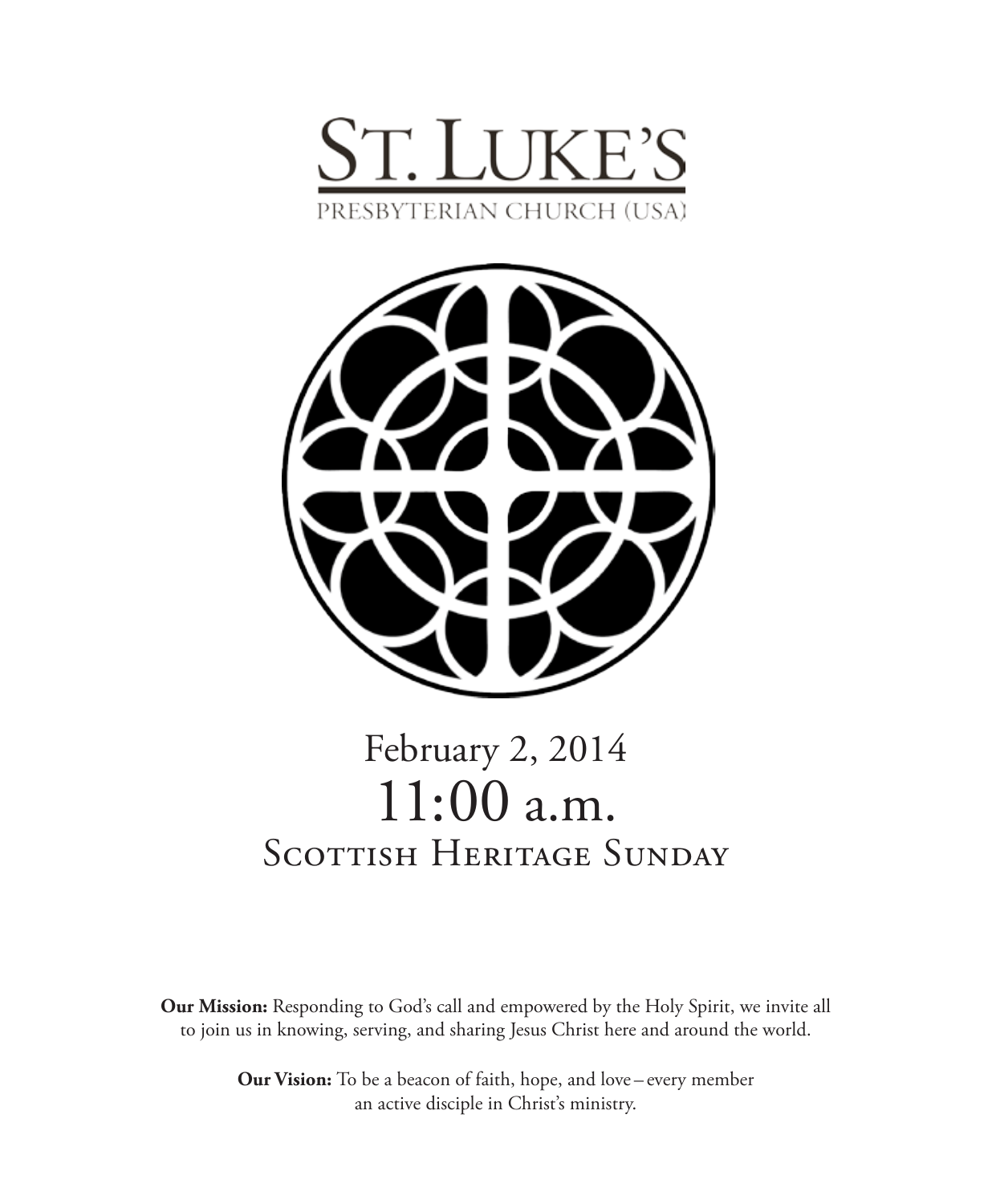

## St. Luke's

PRESBYTERIAN CHURCH (USA) 1978 Mt. Vernon Road Dunwoody, Georgia 30338-4617 770-393-1424 www.slpres.org

8:30 a.m. Chapel Communion Service 9:30 a.m. Sunday School 11:00 a.m. Sanctuary Worship Service *Nursery provided for all services and Sunday School*

> OFFICE HOURS: Mon. - Fri., 8:30 a.m. - 4:30 p.m.

Dr. Jason Whitener, Pastor Rev. Shannon Dill, Associate Pastor Rev. Phil Brown, Associate Pastor Dr. E. Moss Robertson, Pastor Emeritus



**That All May Worship:** St. Luke's strives to be a welcoming church for all. Assistive hearing devices, large print hymnals, large print bulletins and pew cushions are available. Please contact an usher for further assistance.

**Parents:** During the worship service, if necessary, the parlor is a comfortable place to be with your child and still see the service. Children's Worship Notebooks are available for all ages on the shelves in the Narthex (Sanctuary lobby), along with activity sheets pertaining to today's scripture. An usher can assist you.

FEBRUARY 2, 2014 • 4TH SUNDAY IN ORDINARY TIME Liturgical Color: Green *Green is used to represent spiritual growth.* 

*The flowers are given to the Glory of God by Jan Siemens and Meg Hartin in loving memory of our father Jim Tysinger, who loved the St. Luke's Kirkin' o' the Tartan.*

#### Serving Today

#### **Acolytes**

| Candle Lighter Christine Turnbull                                         |
|---------------------------------------------------------------------------|
|                                                                           |
| Chancel Guild Mike & Dorothy Kitchens                                     |
|                                                                           |
| Continental BreakfastGena Spears                                          |
| Nursery Supervisor  Niki Rabren                                           |
| Ushers  Mike, Dorothy, Mary Frances &<br>Catherine Kitchens, John Tienken |
| Stephanie McGoldrick, Diane Beidl                                         |
|                                                                           |

#### WELCOME, GUESTS!

We are delighted you are worshiping with us! As a guest, you are invited to:

- 1. During the **Celebration of Community**, please print the requested information on the Friendship Pad and pass the Friendship Pad down the pew.
- 2. After the worship service, please join Deacon Carol Sweigert, Elder Parker Cutler, and our Pastors in the Narthex (Sanctuary lobby). They will answer questions and provide you with a Guest Packet and a loaf of bread lovingly made by St. Luke's member, Cindy Nunez.
- 3. If you are interested in learning more about St. Luke's or are interested in joining, please contact Jason Whitener: jasonwhitener@slpres.org or 770-393-1424, ext. 223.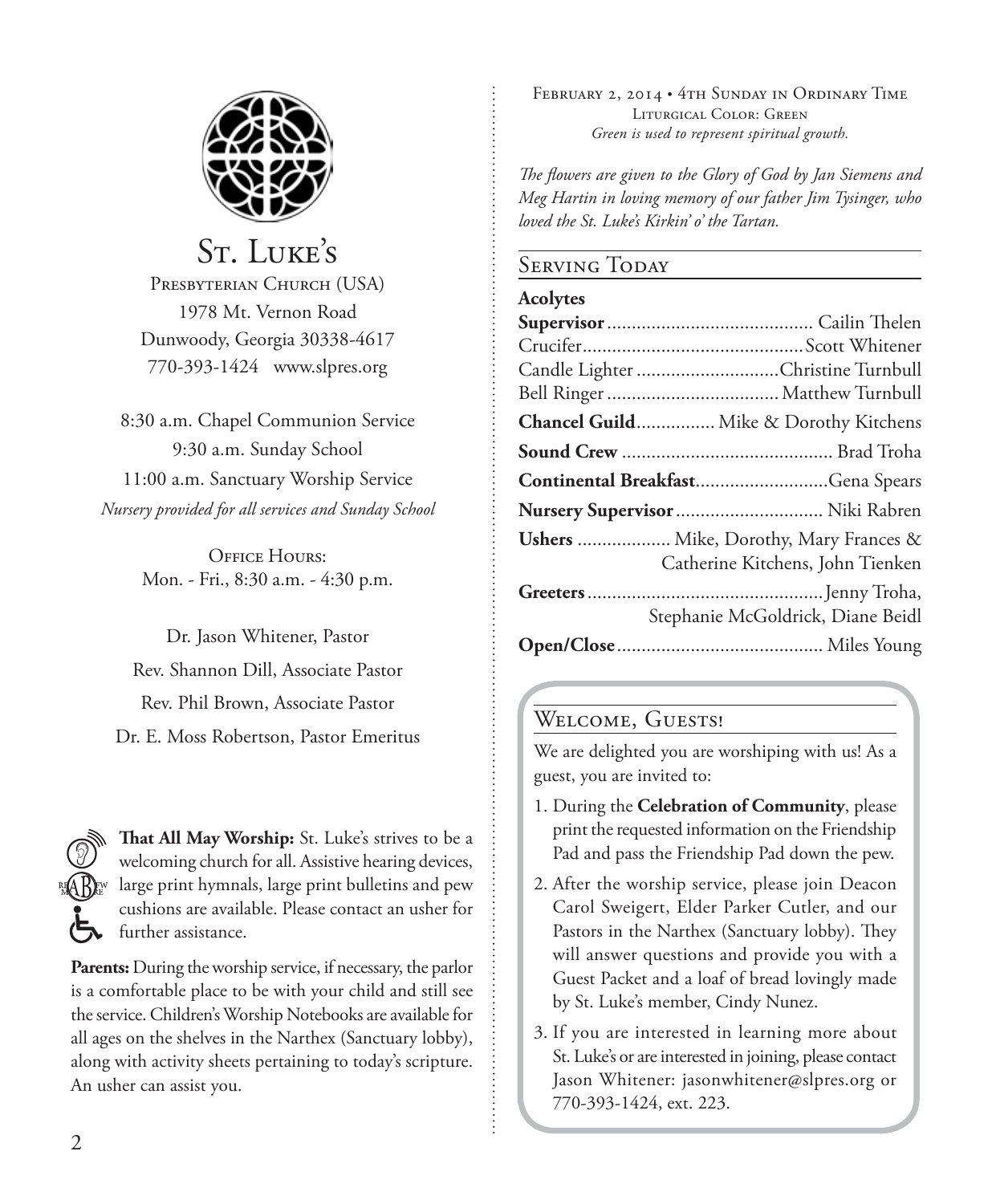## WE ASSEMBLE IN GOD'S NAME

#### **In Preparation for Worship**

 On August 17, 1560, reformer John Knox and five of his colleagues presented the first Reformed Confession of Faith written in the English language to the Parliament of Scotland. "The Scots Confession," as it is now known, united all of Scotland in its politics and in the church. From that day on, the nation was united under a Protestant Flag, emblazoned with the Cross of St. Andrew. It was the birth of the Church of Scotland, and Presbyterianism became a new denomination of Christians. Today, St. Luke's Presbyterian Church celebrates its heritage in descent from the Church of Scotland. It is from an unadorned Calvinist faith of Word and Sacrament, preached passionately in Scotland by the great reformer John Knox during the sixteenth century that St. Luke's continues to draw its life and mission. With voices singing, drums beating and bagpipes playing, let us celebrate our Scottish heritage in this service for the worship of God.

**Prelude** Yvonne Miller, recorder

## **Gathering Prayer of Adoration Shannon Dill Shannon Dill Shannon Dill Shannon Dill Most gracious God, our Heavenly Father, in Whom alone dwelleth all fullness of light and wisdom: illuminate our minds, we beseech Thee, by Thine Holy Spirit, in the true understanding of Thy word. Give us grace that we may receive it with reverence and humility unfeigned. May it lead us to put our whole trust in Thee alone. Amen.** *(from John Calvin)* **Procession of Pipes and Tartans** Highland Cathedral, Traditional Holy, Holy, Holy! Lord God Almighty! / NICAEA \* Processional Hymn #138

**Blessing of the Tartans and Science of the Tartans and Science of the Tartans and Science of the Tartans and Science of the Tartans and Science of the Tartans and Science of the Tartans and Science of the Tartans and Scie** 

**Welcome - Service of Reformed Heritage** *Alan Miller, Beadle* Alan Miller, Beadle

**Celebration of Tartan Trot** Jason Whitener

#### **Prayer of Confession** \*

 **For by nature we are so dead, blind, and perverse, that neither can we feel when we are tempted, see the light when it shines, nor assent to the will of God when it is revealed, unless the Spirit of the Lord Jesus removes the darkness from our minds. For by ourselves we are not capable of thinking one good thought, but He Who has begun the work in us alone continues us in it, to the praise and glory of His undeserved grace. Amen.** *(from the Scots Confession)*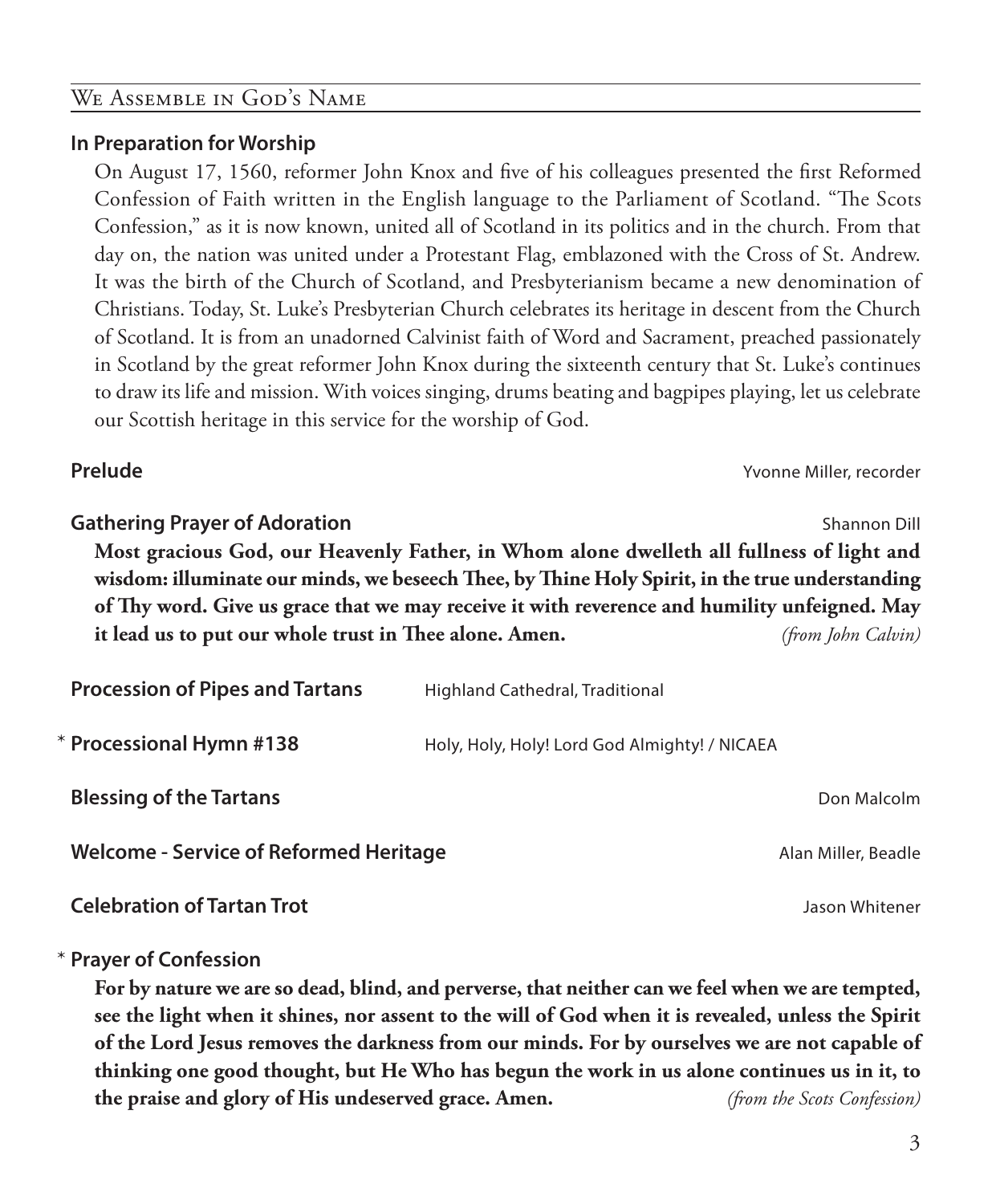#### **Assurance of Forgiveness** \*

 Our faith and its assurance are the inspiration of the Holy Ghost. We confess that the Holy Ghost does sanctify and regenerate us, without respect to any merit proceeding from us. He Who has begun the work in us alone continues us in it, to the praise and Glory of His undeserved Grace. *(from the Scots Confession)*

#### **Gloria Patri** \*

 **Glory be to the Father, and to the Son, and to the Holy Ghost; As it was in the beginning, is now, and ever shall be, world without end. Amen. Amen.**

#### WE HEAR GOD'S WORD PROCLAIMED

#### **Tell Us Our Story** Catherine Anne Thomas

Faithful Friends will not be meeting this Sunday. Children may either remain in worship or go to the nursery in room 120.

#### **Old Testament Reading** The Micah 6:1-8 Greating Great Great Great Great Great Great Great Great Great Great Great

Leader: The Word of the Lord.

#### **People: Thanks be to God.**

**Anthem The Lord's My Shepherd / CRIMOND** Chancel Choir

 The Lord's my Shepherd, I'll not want; He makes me down to lie in pastures green; He leadeth me the quiet waters by. My soul He doth restore again, and me to walk doth make within the paths of righteousness, e'en for His own name's sake. Yea, though I walk in death's dark vale, yet will I fear no ill; for Thou art with me, and Thy rod and staff me comfort still. My table Thou hast furnished in presence of my foes; my head Thou dost with oil anoint, and my cup overflows. Goodness and mercy all my life shall surely follow me, and in God's house forevermore my dwelling-place shall be.

*Scottish Psalter*

| <b>New Testament Reading</b>  | Philippians 3:7-14 | Rosina Grey    |
|-------------------------------|--------------------|----------------|
| Leader: The Word of the Lord. |                    |                |
| People: Thanks be to God.     |                    |                |
|                               |                    |                |
| Sermon                        | Keep On Keepin' On | Jason Whitener |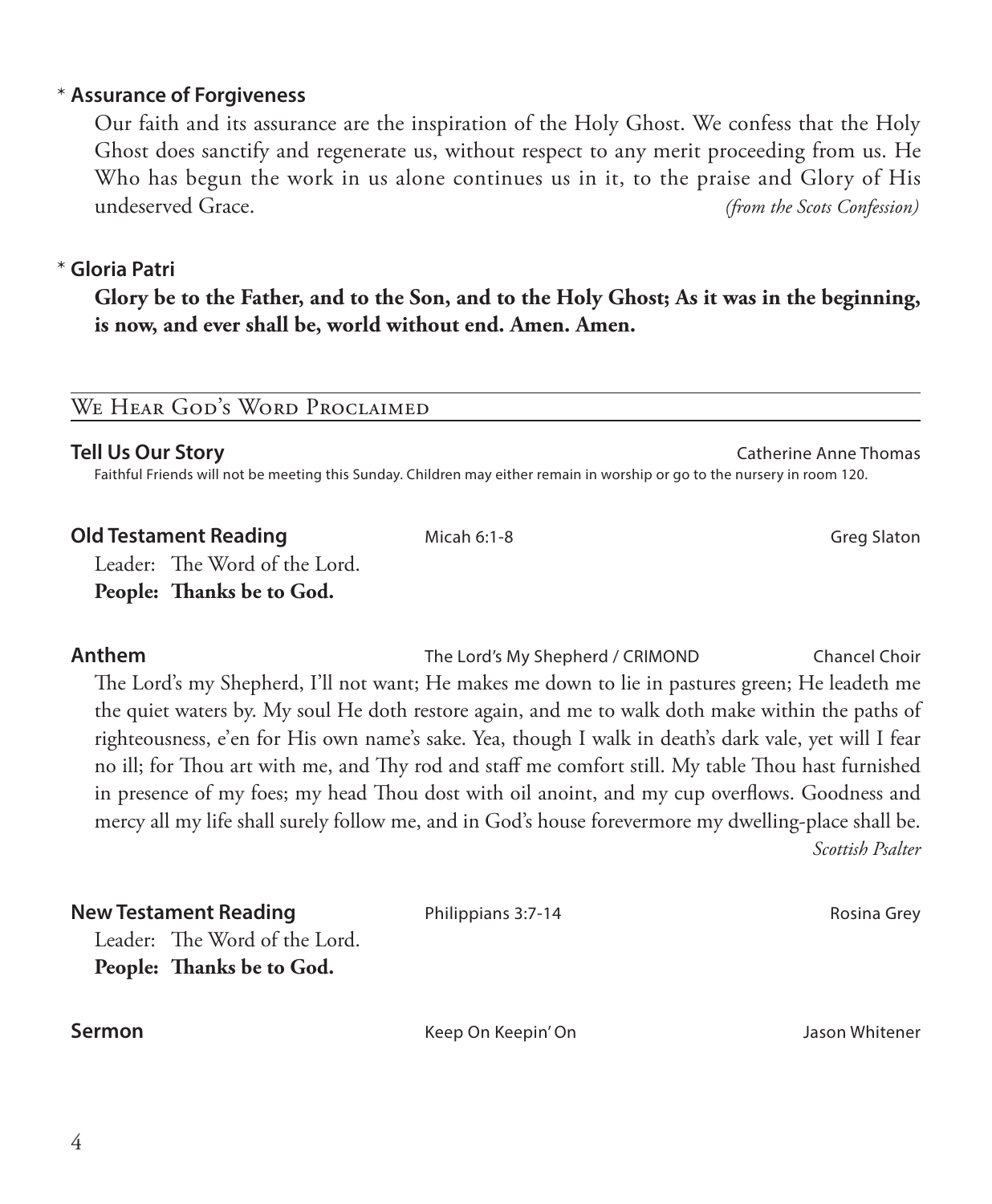#### We Respond to God's Word

#### **Affirmation of Faith** \*

 **We confess and acknowledge one God alone, to Whom we must cleave, Whom alone we must serve, Whom only we must worship, and in Whom alone we put our trust. Who is eternal, infinite, immeasurable, incomprehensible, omnipotent, invisible; one in substance and yet distinct in three persons, the Father, the Son, and the Holy Ghost. We most surely believe that God preserved, instructed, multiplied, honored, adorned, and called from death to life His Kirk in all ages since Adam until the coming of Christ Jesus in the flesh. Amen.** *(From the Scots Confession)*

**Offering & Offertory** Yvonne Miller, recorder

## **Doxology** \*

 **Praise God, from Whom all blessings flow; Praise Him, all creatures here below; Praise Him above ye heavenly host; Praise Father, Son and Holy Ghost. Amen.**

**Prayer of Remembrance & The Lord's Prayer** And According the Miller Alan Miller  **Our Father Who art in heaven, hallowed be Thy name. Thy kingdom come, Thy will be done, on earth as it is in heaven. Give us this day our daily bread; and forgive us our debts, as we forgive our debtors; and lead us not into temptation, but deliver us from evil. For Thine is the kingdom and the power and the glory, forever. Amen.**

| WE GO IN GOD'S NAME |                                                    |
|---------------------|----------------------------------------------------|
| <b>Benediction</b>  | Deep Peace / Iona Community                        |
| * Sending Hymn #280 | Amazing Grace, How Sweet the Sound / AMAZING GRACE |
| * Postlude          | Amazing Grace, arr. George Shearing                |

**Please join us for a reception in the Great Hall immediately following worship.**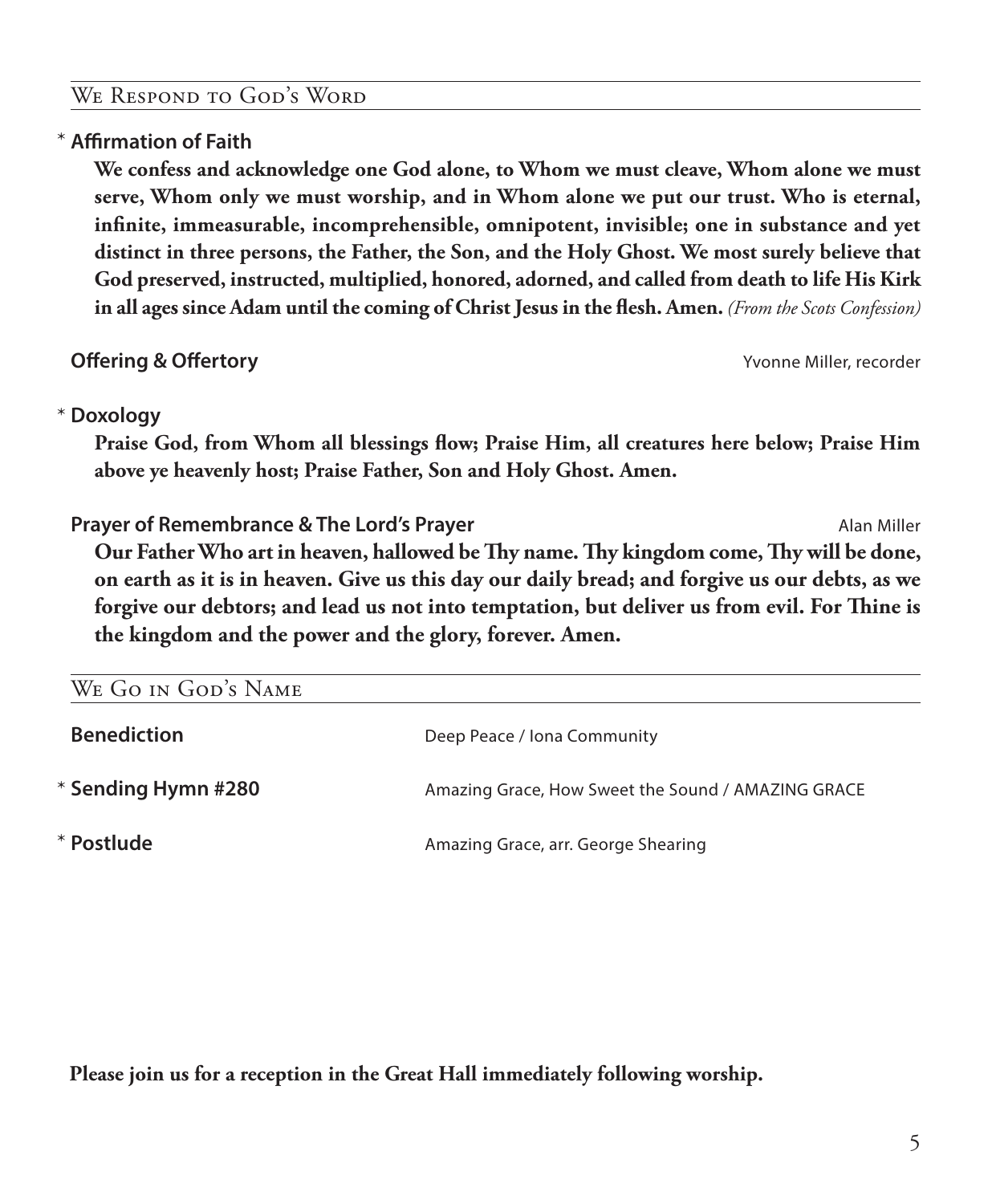#### **About "Scottish Heritage Sunday"**

Today is a time to recognize those leaders and martyrs of the church, and members of the armed forces, who have enabled us to worship in modern times in freedom, as well as to enjoy each other and our guests in fellowship. A warm welcome is extended to our visitors and thanks to those from St. Luke's and those outside our congregation who have come to assist and make this a special service of worship. Those in key roles today are: Alan Miller, Beadle, born in Paisley, Scotland, St. Luke's member and member of the St. Andrew's Society; Yvonne Miller, born in Oban, Scotland, member of St. Luke's and the St. Andrew's Society, gifted musically, playing the recorder; Donald Malcolm, St. Luke's member, member of the St. Andrew's Society and former National President of the Clan MacCallum-Malcolm Society of North America; Rosina Grey, born in Springburn, Scotland, is past President of the St. Andrew's Society of Atlanta and a Board Member of the Stone Mountain Highland Games; Greg Slaton, a member of St. Luke's, is President of the St. Andrew's Society of Atlanta, a member of Clan Hunter, and a Board member of the Burns Club of Atlanta.

#### **The History**

The ceremony of Kirkin' o' the Tartan is of American origin, though based on Scottish history and legend. Scotland came under British rule following the Battle of Culloden in 1746. The Scots were not allowed to wear their tartans, which represented Scottish heritage, for 50 years. The stubborn Scots would secretly carry a piece of their tartan to the Kirk where the minister would slip in a blessing (a Kirkin'). The first Kirkin' in the United States was held in 1943 at the New York Avenue Presbyterian Church by the late Dr. Peter Marshall, an eloquent Scot and minister there. He was also Chaplain of the U.S. Senate.

#### **Blessing of the Tartans**

The worship service is very traditional and much of the content is based on the Church of Scotland. Central to its theme is the presentation of various tartans – through flags and the wearing of tartans – for a blessing. Clans were simply a gathering of peoples for their protection and for economic, political, and social support. Clansmen demonstrated a true brotherhood of man, the tartan is a symbol of this love and togetherness. The Kirkin' is intended to encourage all participants to reflect with thanksgiving on their own family and ethnic heritage, and to celebrate God's grace poured out for all generations.

#### **The Beadle**

A kilted Beadle leads the worship procession carrying the Bible to the front of the sanctuary and pulpit. Reminiscent of an old custom of the Church of Scotland, this tradition highlights the Bible as the Word of our Lord and the center of our faith.

#### **The Evolution of the Kilt**

No doubt the most identifiable garment worn by the Scots is the kilt, regardless of the fabric. The kilt of modern times is made with eight yards of tartan, pleated together in the back, left unpleated in the front, and designed like a wrap-around apron. Laid out flat it would have pleats in the middle, with two unpleated, flat sections on either side. In examining its history, it also helps to remember that the modern kilt is made to cover only the lower half of the body, from the waist down to the knees. In the late 1500's, the Feileadh Mhor, or the Great Kilt, as we saw on William Wallace in Braveheart, was made to cover most of the body, from the knees to the neck, and sometimes even the head. It was made using twice the width of cloth as a modern kilt. One laid out the yardage of the very wide cloth on the ground and proceeded to pleat the center of the fabric, leaving the two flat sections on either side. It would look much the same as the modern kilt when spread out, but with the two flat side sections being twice as long. Source: *Clothing 1: What's up with the Guy in the Skirt?* (Volume 1, Issue 5, April 30, 2001) (www.shetlandpiper.com)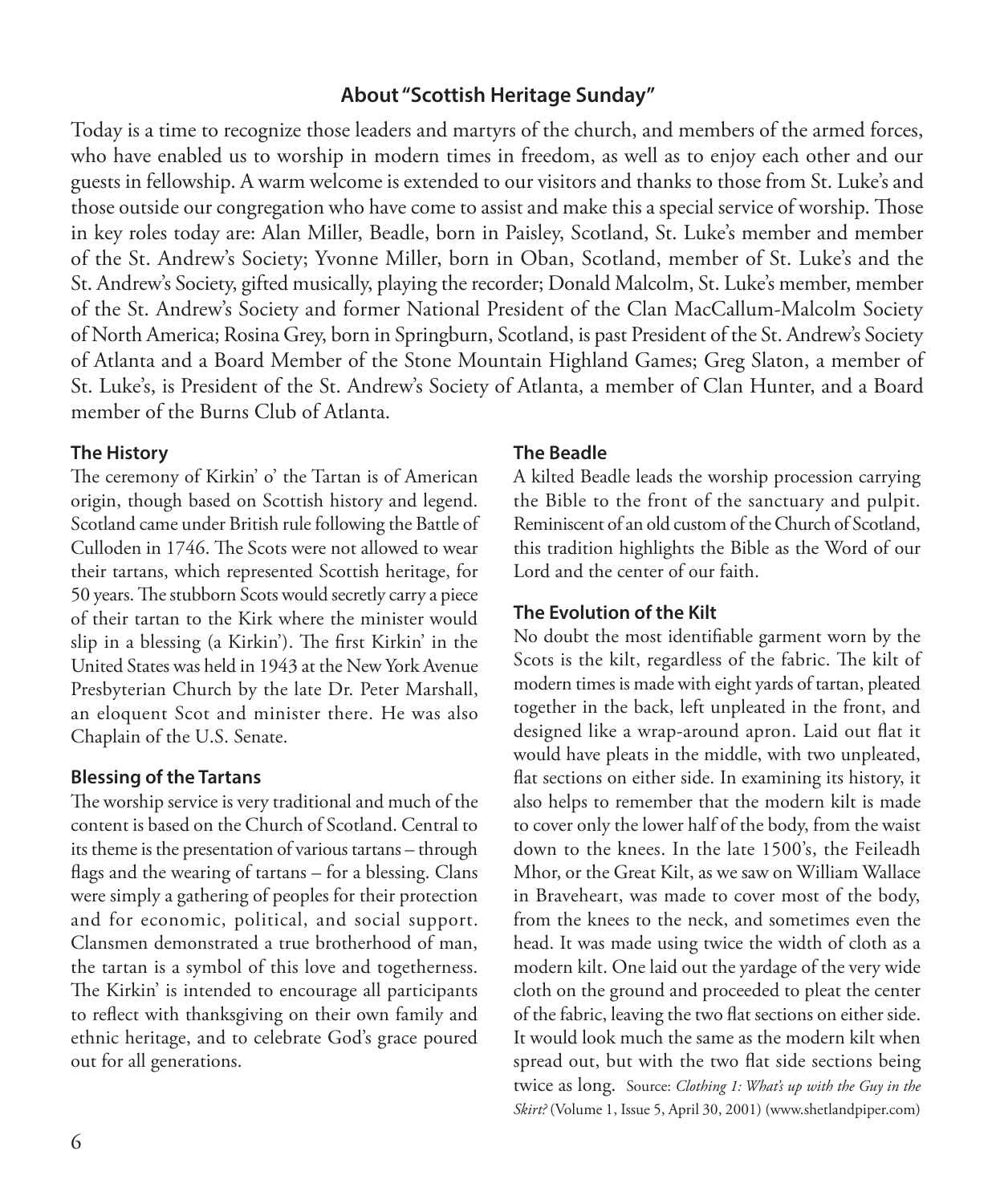## ${\rm \,That\,vol}$  so much to the 2014 Tartan Trot Sponsors! We are so grateful for your support of the race as well as the mission opportunities and outreach partners that the race benefits. Congratulations to our four Sponsor Raffle winners: the McGoldrick, Dobbins, Williams and McKenney families, who each won a special tartan-themed prize package.

#### **Our 2014 Tartan Trot Sponsors are:**

Allstate Insurance Group; Kristin Andes & Tom MaGraw; Jay & Rosemary-Armstrong Burton; Back2Back Chiro; Lindsay Ballow & Amanda Dunnick; Bill & Paula Barbin; Tony & Maria Barnhart; Leslie Berry; Joe & Jan Billions; Rand & Sally Birsinger; Blast 900; Ken & Patty Bowes; John & Patsy Bradley; Al & Tricia Bridges; Marylyn Brown; Phil & Kara Brown; Jim & Jeanine Bryant; John & Karleen Buchholz; Bob & Jennie Burroughs; Handly & Leigh Cameron; Steve & Faye Cashwell; Dwight & Liz Catlett; Rob & Sarah Caverhill; Doug & Kathie Chipman; Paul & Sandra Clay; Dan & Tracy Coffie; David Cole & Suzy Beckham; CommerceCliques (Gordon & Ashley Owens); Concentra Urgent Care; Jim & Jean Cronan; Dave & Margaret Crow; Rich & Donna Crutchfield; Bob & Christine Crutchfield; Brian & Jenny Cummiskey; Tim & Louanne Cutler; Paul & Val DeFriece; Don & Shannon Dill; Rosemary Dill; Aaron & Erin Dixon; Dave & Debi Elkins; Jared & Linda Elliot; Hannah Esther; Drew & Celeste Fischer; Nancy Fox; Joe & Jeanne Frick; Ellie Goodwin; Ted & Mary Guerrant; Shawn & Leslie Hamlin; Susan Hardman; John & Annie Hardy; Andrew & Mary Helen Heaner; Bruce Herrick & Martha Tate; Highland Design Gallery; Saralyn Hill; Charlie & Kris Hull; David & Paula Humer; Arline Humphrey; Jo Hutchison; Hyprtree (Mark & Donna Mason); Brid & Tricia Igleheart; Sonny & Laura Jester; Bob & Joyce Johnson; Dan & Sally Joyce; Bob & Ferebee Kaleida; Jean Kammerer; Kaplan Orthodontics; Marshall & Mary Kent; Peter & Christy Keohane; David & Betsy King; Mike & Dorothy Kitchens; Steve & Meredith Klein; Dan & Julie Knotts; Bill & Joyce Kratzenberg; Stacey Kruse; Diane Lemaster; Tom & Becky Loftis; Billy & Mary Martin; John & Allyson Martin; Ron & Judy Mason; John & Ellen Massey; Donald Mayhall; Jim McAlarney; TJ & Stephanie McGoldrick; Tom & Monica McGurk; Tom & Lela McIntosh; David & Sarah McKenney; John & Janine McKenney; Tom & Sandra McKinney; Alan & Yvonne Miller; Christina Mimms & Bob Morris; Tony & Fern Mitropoulos; Phil & Lynn Moore; Daryl & Nancy Moore; Stephen & Lindsay Moss; Chad & Laurie Munn; Terry & Donna Nall; Mitchell & Tracey Nies; Norton Benefits Group (Josh & Wendy Moreland); Ken & Lucy Painter; Langley & Carol Perry; Gary Phipps; Bob & Julie Pile; Bob & Sharon Polensek; Rob & Jenny Price; Roby & Andrea Price; Printwave (Joe & Florence Luranc); Wayne & Debi Radloff; Mark & Kimey Reed; Art & Mary Reid; Scott & Cathy Rice; Mark & Cathie Rogers; Mark Ryan & Kay Loerch; Ann Sargent; Thomas & Mary Grace Schaap; Jim & Edna Schell; Bob & Margaret Schultz; Kay Sedberry & Frank Ruggiero; Dwight & Sally Shelton; Pete & Mindy Shelton; Scott Shipley & Emily Ritzler; JJ & Laura Singley; Jan Slater; Barry & Vivian Smith; South Atlanta Leisure (Gray & Michelle Dobbins); Mike & Gena Spears; Bob & Marjorie Starling; George & Amy Stewart; David & Andrea Stewart; David & Rebecca Strickland; Jim & Michelle Styring; SunTrust Mortgage (Brad & Jenny Troha); Jeff & Cailen Thelen; Mark & Catherine Anne Thomas; Thornton Law Firm (Steve & Allison Thornton); John Tienken; Ian & Betsy Turner; Beth Underhill; Eric & Katrinka Unold; Steve & Michelle Vail; Ron & Allison Valdes; Scott & Emily Voigt; David & Chris Wallace; Bernie & Carolyn Wasserman; Brad & Marty Whitcomb; Jason & Kristy Whitener; Chip & Krissy Williams; Russell & Jennifer Wolfe; Bill & Ellen Womack; Les & Laura Woodsides; Miles & Kari Young.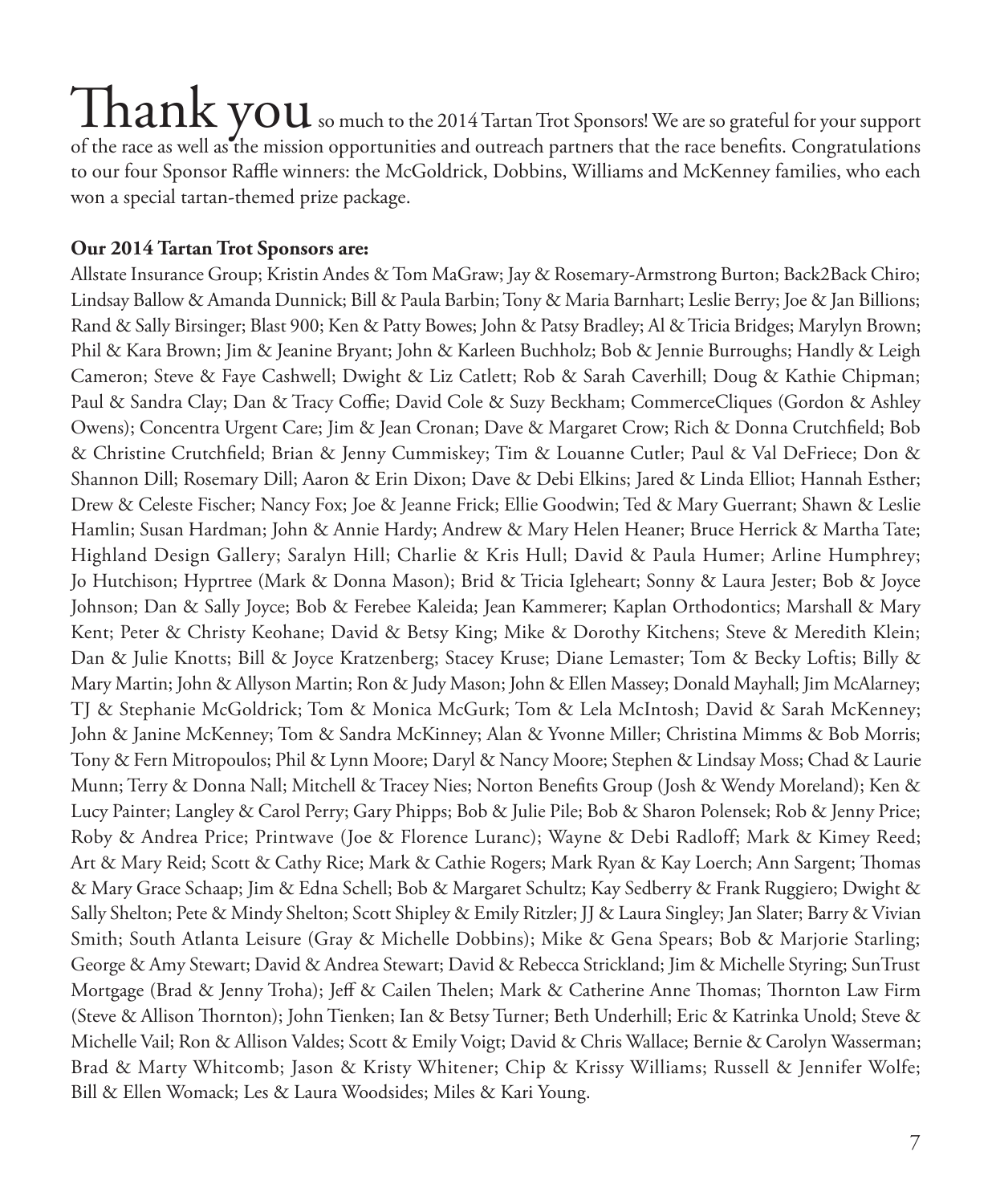#### **Congregational Meeting, February 9, 2014**

The Session of St. Luke's has called a congregational meeting following the 11 a.m. worship service of February 9, 2014. The purpose of the meeting is to approve a new charter for the Endowment Committee, elect new officers to the Class of 2017, report the 2013 financial results and the 2014 budget, and approve the terms of call of ordained staff.

Faye Cashwell, Clerk of Session

#### **Church Communication Survey**

In an effort to improve all aspects of our church's communication, St. Luke's is conducting a quick survey to find out how we can better serve you and your family. The survey is completely anonymous, which means the more honest your answers are, the more we will learn from your participation. The survey will only take you about five minutes to complete; please take the survey by typing the following address into your web browser: svy.mk/1f6nmf3

#### **Adult Sunday School ~ 9:30-10:30 a.m.**

**Contact:** Shannon Dill, shannondill@slpres.org; 770-393-1424 ext. 229.

**Faith Foundations**, Rm 232: We are studying the Gospel of Matthew with emphasis on the Church as an earthly manifestation of the kingdom of God.

**FINCH** (Families in Christ), Rm 203: What does it mean to keep the Sabbath in our world today? Join us for an interesting discussion.

**The Story of the Bible,** Rm 145, Parlor: Each Sunday includes a 30 min DVD lecture by Dr. Luke Timothy Johnson, followed by a class discussion.

**Seasons of the Spirit,** Rm 231-233: A biblically-based discussion class following the revised common Lectionary.

**Soul Food, Finding Sustenance for Faithful Living,** Rm 235: Fellowship, study and discussion on a range of topics related to spirituality in our lives. The "Thoughtful Christian" curriculum provides the source material for this class.

#### **From the Choir Loft**

**Chastain @ St. Luke's** Our annual outdoor church and community event is scheduled for Sun., April 27 at 6 pm. Once again, we invite our talented church members to participate! If you have an idea or song suggestion, please contact Clair at the church office. **We need to know your ideas and suggestions by February 16** so we can put the program together and have time to rehearse. We look forward to hearing from you! **Contact:** Clair Maxwell (clairmaxwell@ slpres.org or 770-393-1424 ext. 227).

#### **Wednesday Rehearsals:**

| <b>Chancel Choir</b> $7:30-9:00$ p.m. |                  | adults                                                          |
|---------------------------------------|------------------|-----------------------------------------------------------------|
| Festival Ringers 6:15-7:15 p.m.       |                  | youth & adults                                                  |
| Westminster<br>Choir                  | 5:00-5:45 p.m.   | 2nd-5th grades                                                  |
| <b>Cherub Choir</b>                   | $5:15-5:45$ p.m. | 4 years -1st grade                                              |
| Youth Choir                           |                  | rehearses on <b>Sundays</b> , 7:00-8:00 p.m.<br>6th-12th grades |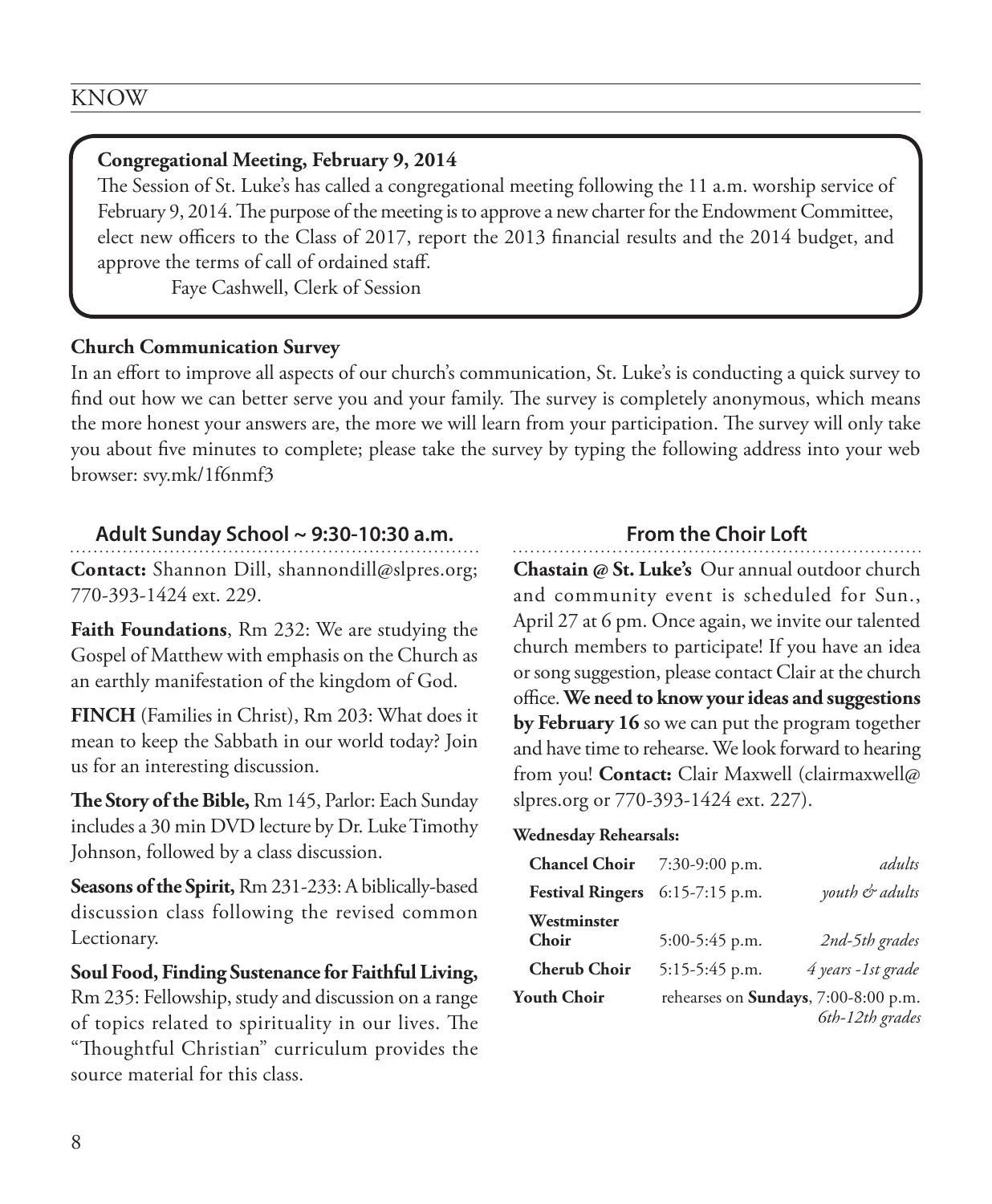#### KNOW

#### **Youth Connection (SLYC)**

**SLYC Contact:** Phil Brown, philbrown@slpres.org; 770-393-1424 ext. 238.

**Youth Sunday School:** Sundays, 9:30-10:30 a.m. in the Youth rooms.

**Feb. 2: No Youth Group**. Thanks for all your help with the Tartan Trot.

#### **News from SPLASH! Children's Ministries**

We need volunteer teachers for **Faithful Friends,** our worship education class for PreK, K and first graders. Contact Catherine Anne Thomas: cathomas@ slpres.org, 770-393-1424 ext. 228.

#### **St. Luke's Presbyterian Women (SLPW)**

**SLPW Contact:** Ellen Womack, Moderator, epwomack@bellsouth.net; 770-913-0314.

#### **F e b r ua ry , 2014**

**Circle item:** Snack foods, candy, other treats, and money for postage for Valentine Boxes

**Book Study:** "Namesake: When God Rewrites Your Story" by Jessica LaGrone

**Lesson:** "Be Set Apart for God" (Daniel)

| <b>SCHEDULE</b>                                       |  |  |  |
|-------------------------------------------------------|--|--|--|
| (All Circle meetings are held in the Parlor, Rm. 145) |  |  |  |

| Feb. 4<br>Tuesday  | 7:00 p.m. | Coordinating Team<br>Meeting |
|--------------------|-----------|------------------------------|
| Feb. 10<br>Monday  | 9:30 a.m. | Circle 1                     |
| Feb. 10<br>Monday  | 7:30 p.m. | Night Circle                 |
| Feb. 11<br>Tuesday | 9:30 a.m. | Circle 2                     |

**FEAST for ALL!** Register now for our Wednesday night fellowship and learning program. More details are in the brochures in the lobby, narthex, Sheppard Hall lobby and on our website. You can sign up for dinner weekly on the blue pew cards, or call Sally Hawkins in the church office by noon on Monday.

**Men's Bible Study:** Meets every Fri., 6:40-8 a.m. in the Parlor, Room 145, and is led by Dave Elkins. Gather with other men before you start your day to share in Bible study and fellowship.

**Wednesday Morning Moms Group** Spiritual Parenting: it's not about perfect behavior, it's about vibrant faith! Join us every Wed. from 10-11 a.m., Feb. 5 to April 2, as we share, laugh, and grow together. Preschool-age childcare is available by reservation. Contact Shannon Dill for more information.

**8th Annual Women's Retreat** Don't miss this opportunity of joining other women from St. Luke's for our 8th Annual Women's Retreat, "Reflecting the Beauty of the Lord" We begin the weekend Fri. evening March 14th, and end Sun. morning March 16th with worship and communion service.

**Cost:** \$230

**Where:** Mountain Laurel Lodge @ Forrest Hills Resort, Dahlonega, GA

**Details:** Available in the lobby or contact Debi Elkins (678-640-0808 or debi.elkins@att.net).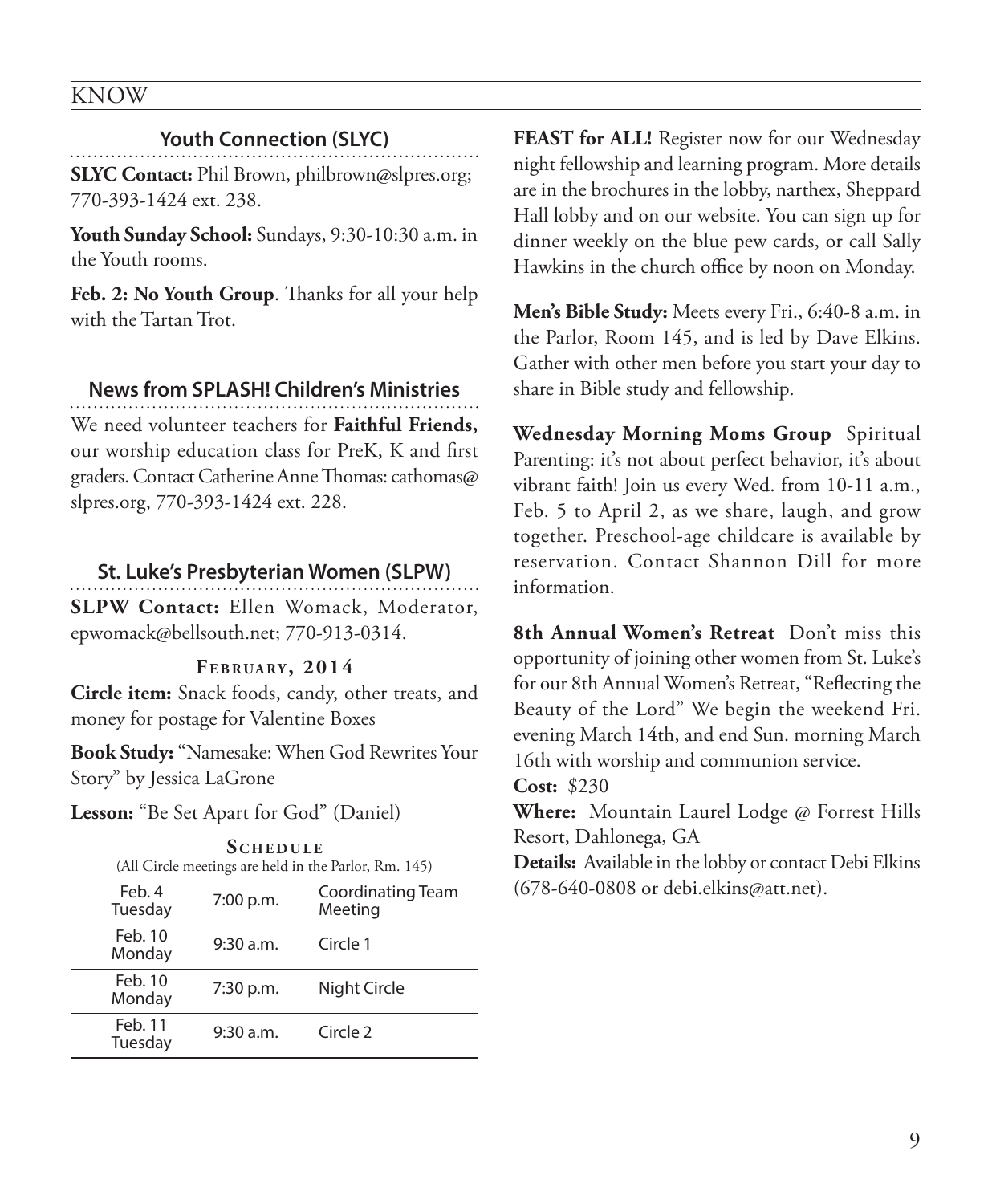#### SERVE

**Helping Hands:** This ministry matches short term or emergent needs in the congregation with available resources. Could you use your time and talent to assist someone in the congregation? Examples are setting up or assisting with a computer, driving a member to an appointment, helping change light bulbs. If this interests you, contact Billy Martin, billybeer214@yahoo.com or 770-441-0373. If you need the Helping Hands team, contact your Deacon.

**Buy Some, Share One:** Support food pantries at local organizations by buying an extra non-perishable item every time you go to the grocery store, and placing your donation in the carts in the main lobby. This month we are collecting for the IOH (Interfaith Outreach Home). Thank you!

**Volunteers Needed to Provide Dinner:** Interfaith Outreach Home (IOH) provides transitional housing for homeless families; St. Luke's provides and delivers a meal on the third Thursday of each month. Reimbursement is budgeted. If your family or group can provide and serve a meal, please put your name on the sign-up sheet on the lobby bulletin board or contact Al Bridges at 770-394-6581. **Volunteers needed for May 15, 2014.**

**Serve your church with your smile!** There is a need for those willing to serve as ushers or greeters:

 Greeters greet members and guests as they come in through the lobby and narthex. (This is a great thing to do as a family!) Sign up to be a greeter at http://bit.ly/slpcgreet2

 Ushers greet everyone, pass out bulletins, take up the offering, direct congregants during communion, and tidy up after worship.

Questions? Contact John Tienken, 770-394-1104, tienkenj@gmail.com.

**Looking for a great way to serve your church family?** St. Luke's Meal Ministry provides meals for families or individuals who are recovering from a recent surgery or illness, suffering from the loss of a loved one, or celebrating the birth or adoption of a new baby. If you are interested in delivering a meal to a congregation member or would like more information, please contact Krissy Williams at bkcook71@yahoo.com.

**Get together for breakfast** here at St. Luke's every Sunday morning and welcome folks as they arrive. If you and your friends could furnish a continental breakfast, we will be glad to reimburse you. Please sign up on http://bit.ly/slpcbrkfst or contact Jay Burton, jburton@mfllaw.com.

**Mission Trip to spectacular Guatemala:** Have you ever rescued a family from lung disease and from hunger? Would you enjoy building a brick stove or planting trees in cool mountain air, with volcanoes in the background? For anyone over 18, we are planning a mission team from St. Luke's to work with long-time Mission partner, AIR-Guatemala for this summer (2014). We hope to have a SLPC group MAY 31 - JUNE 7, but individuals are welcome any Saturday - Saturday, from May 25th - July 6th. For more info: Anne Hallum at ahallum@stetson.edu. AIR staff members will meet you at the airport and handle every detail of an unforgettable week!

**Share a Dinner:** St. Luke's provides dinner on the fourth Sunday of the month for 26 homeless men at Journey Night Shelter (formerly Druid Hills). Please sign up on the lobby bulletin board or call Al Bridges at 770-394-6581. **Volunteers are still needed for April 27, May 25, June 27, and July 27.**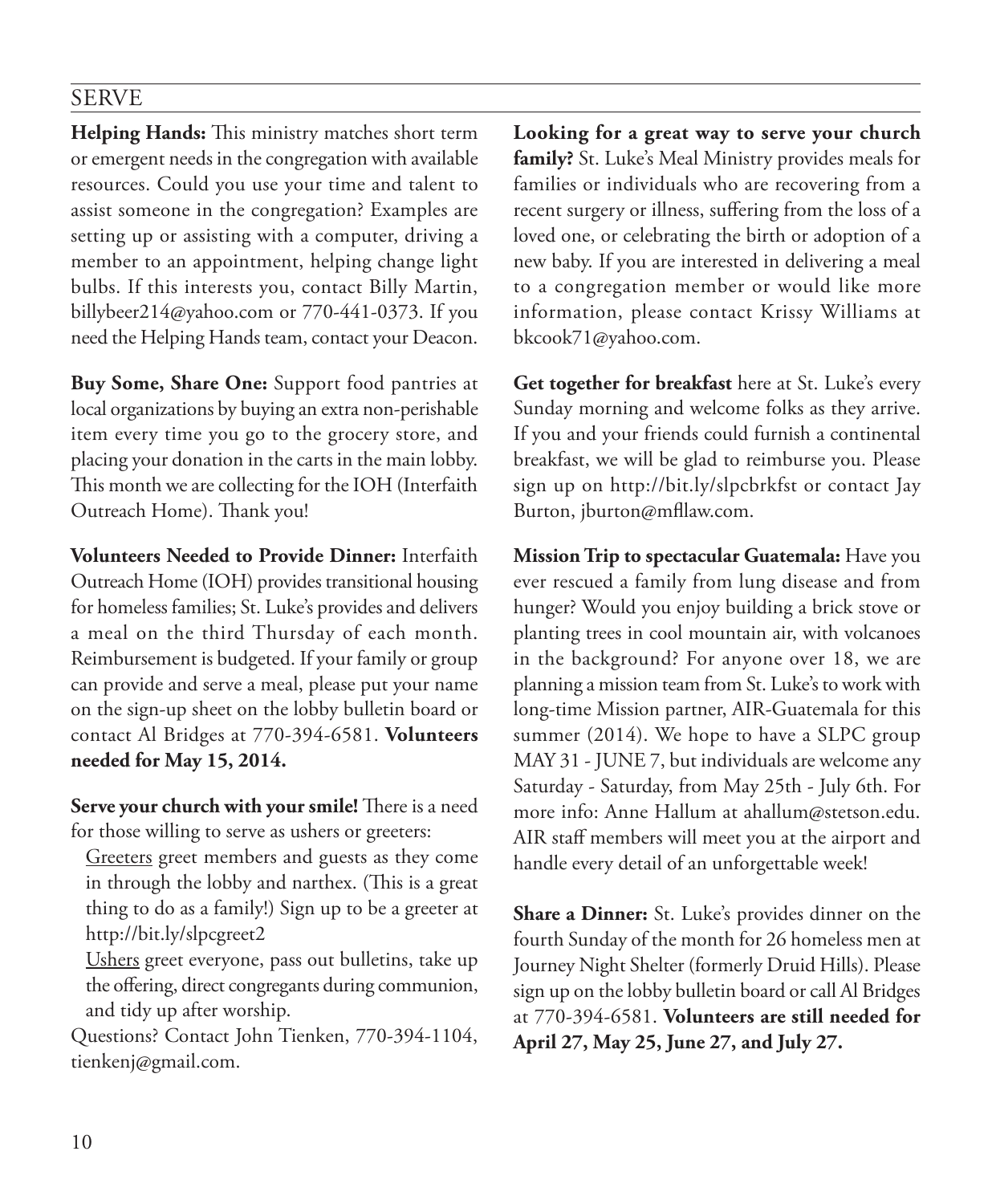### SHARE

#### **Faith & Film Fri., Feb. 21**

Sheppard Hall 207 (Senior High Room)

**7:00 p.m.,** *Potluck dinner*RSVP to Nick and Connie Nicholson at connie@salesfitness.com to let them know you are coming. Bring a friend!

**7:45 p.m.,** *Movie: Music of the Heart*A 1991 film based on the true story of a violin teacher who created a high school music program more or less out of thin air in East Harlem, and eventually found herself and her students on the stage of Carnegie Hall.

**Next Men's Breakfast is at 8:00 a.m. on Feb. 8.**  Enjoy a delicious breakfast and a stimulating program on the topic of drug addiction. David Weinshenker, of Emory's Dept. of Human Genetics, will be with us to talk about his work in a treatment for cocaine addiction. Respond with a "yes" to the email invitation. Questions? Please contact Daryl Moore: 404-993- 6203 / ddmoore@yahoo.com.

**Pine Straw Fundraiser** Boy Scout Troop 764 will hand deliver full-sized, tight-packed bales of pine straw to your Dunwoody driveway for just \$4.25 per bale (15 bale min.). **Order deadline is Feb. 5th** and delivery is Feb. 8th. Forms are available in the lobby, at www.troop764.org (click on "2014 Pine Straw"), or by contacting Bruce Sheffer at bsheffer@aol.com.

**Mountain T.O.P. Family Mission Weekend: March 28-30** Come and share in this kid-friendly weekend of service with our outreach partner, Mountain T.O.P., in TN. Families will stay and work together on various projects in the community. We depart Dunwoody on Fri. around 4:00 and return Sun. around 1:00. Cost is \$50 for children 12 & under, \$60 for 13 and over; no more than \$200 per family. Contact Shannon Dill to **register by Feb. 2**!

**The joyful way to get fit!** Christian Music Zumba starts Feb. 6th at St. Luke's. Thursdays, 8-9 p.m. \$6 per class or 5 classes for \$25. For more info, contact Chris Wallace: clw7324@comcast.net or 770-395-7324 or 404-432-0090.

**Marriage Enrichment Group** Meets monthly, 5 - 6:30 p.m., Finch Room (203). Childcare available 4:45 - 6:30 p.m. Spring schedule: March 23, April 13, May 18. Questions? Contact Kimey and Mark Reed at kimeyreed@gmail.com or 404-441-8614.

**Better Marriages Getaway Weekend**, "Pathways to the Heart," **Feb. 14-16,** at the Sea Palms Resort in St. Simons Island, GA. Registration is \$255 per couple. The hotel room is booked separately at \$129 per night. Registration forms can be found at www. BetterMarriagesGA.org or contact Kimey and Mark Reed at kimeyreed@gmail.com or 404-441-8614.

Valentine Boxes will be sent to our college students, family members in the military, and those ministered to by the Visiting Care Team. If you'd like to include someone, **please submit their name and address by Feb. 3rd**. You can help by donating candy, snack foods and/or money for postage in the box in the Parlor by Feb. 9th. (Individually wrapped home baked goods can be brought to the session room Feb. 10th or 11th by 10 a.m.) For more info, contact Randi Wesley at rrwesley@att.net or Joyce Cook at jscook51@yahoo.com.